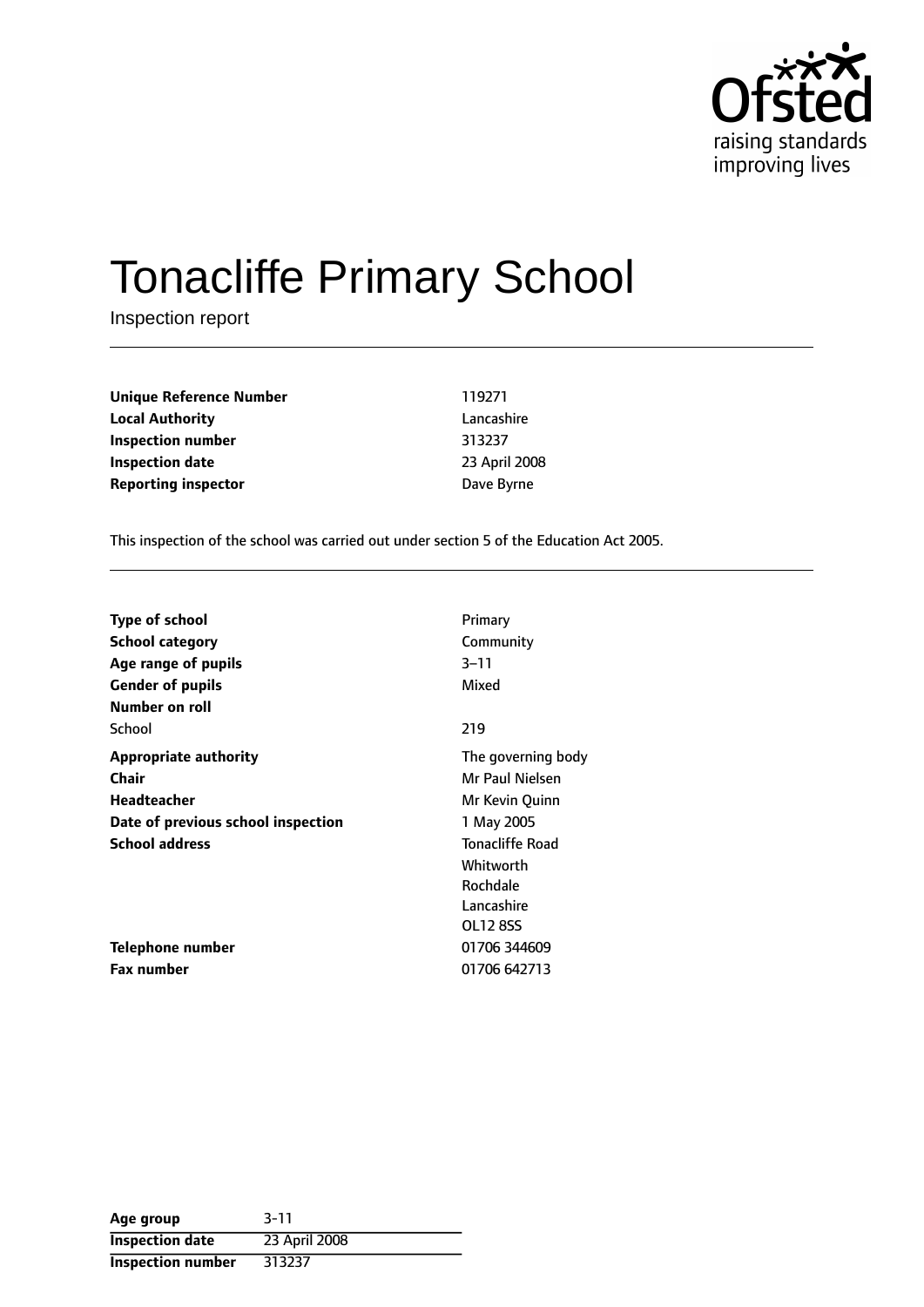.

© Crown copyright 2008

#### Website: www.ofsted.gov.uk

This document may be reproduced in whole or in part for non-commercial educational purposes, provided that the information quoted is reproduced without adaptation and the source and date of publication are stated.

Further copies of this report are obtainable from the school. Under the Education Act 2005, the school must provide a copy of this report free of charge to certain categories of people. A charge not exceeding the full cost of reproduction may be made for any other copies supplied.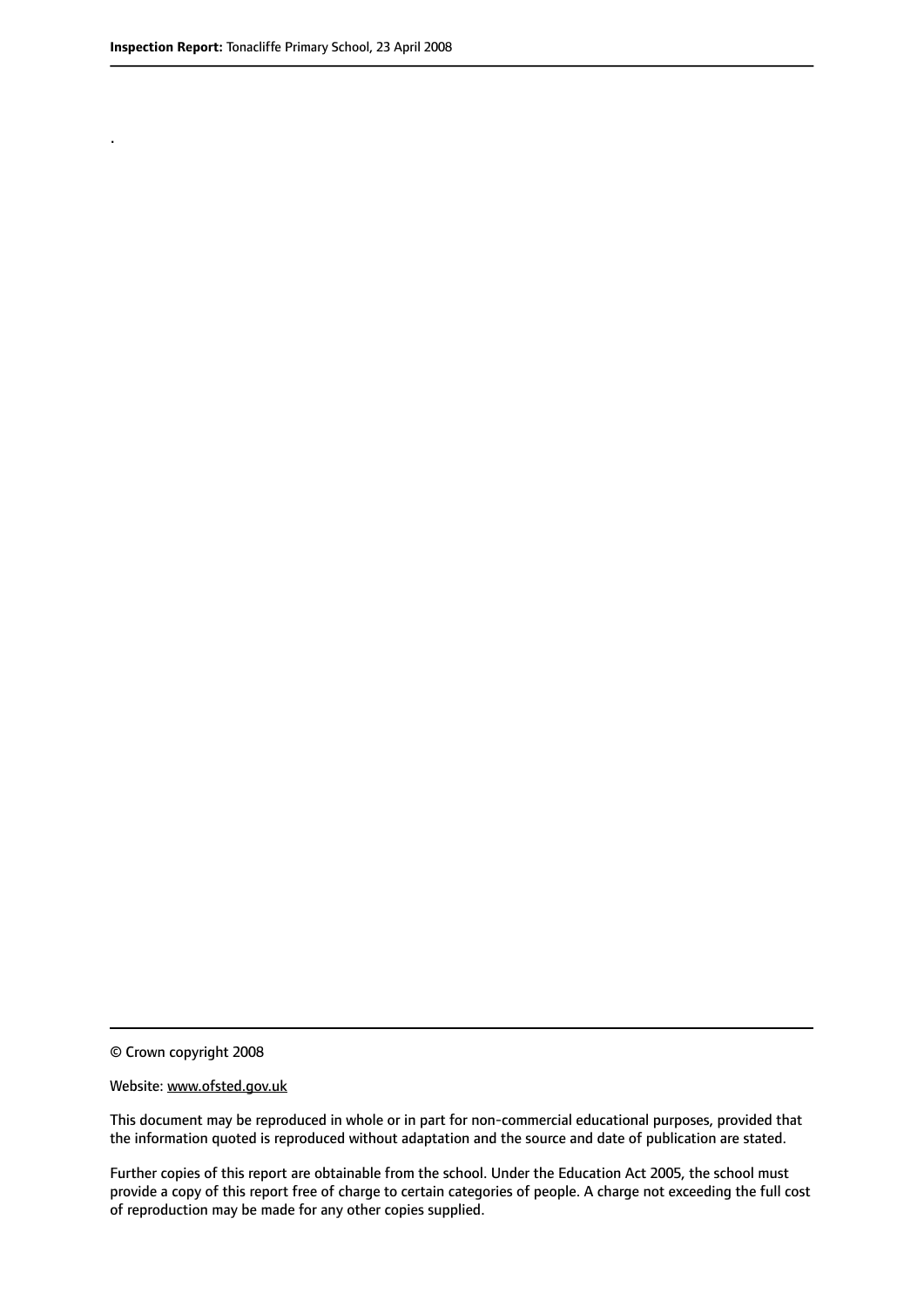# **Introduction**

This was a reduced tariff inspection carried out by an Additional Inspector. The inspector evaluated the overall effectiveness of the school and investigated the following issues:

- the level of pupils' skills on entry to school and the progress in the Foundation Stage
- the achievement of pupils across the school
- the provision for the able, gifted and talented pupils
- the pupils' ability to take responsibility for their own learning and their own actions.

Evidence was gathered from the school's performance data and other school documentation, observations of teaching and learning, the work produced by pupils (including how pupils interact with each other and their response to what is provided for them), parents' questionnaires and discussions with pupils, staff and one governor. Other aspects of the school's work were not investigated in detail. The inspector found that almost all of the school's self-evaluations were justified and these have been included where appropriate in this report.

## **Description of the school**

This is an average sized primary school. The vast majority of pupils are from White British backgrounds. The percentage eligible for free school meals is below average as is the proportion with learning difficulties and/or disabilities. All pupils have English as their first language. Before and after school care is provided on the school site. The headteacher is retiring at the end of April when a new headteacher takes over.

## **Key for inspection grades**

| Grade 1 | Outstanding  |
|---------|--------------|
| Grade 2 | Good         |
| Grade 3 | Satisfactory |
| Grade 4 | Inadequate   |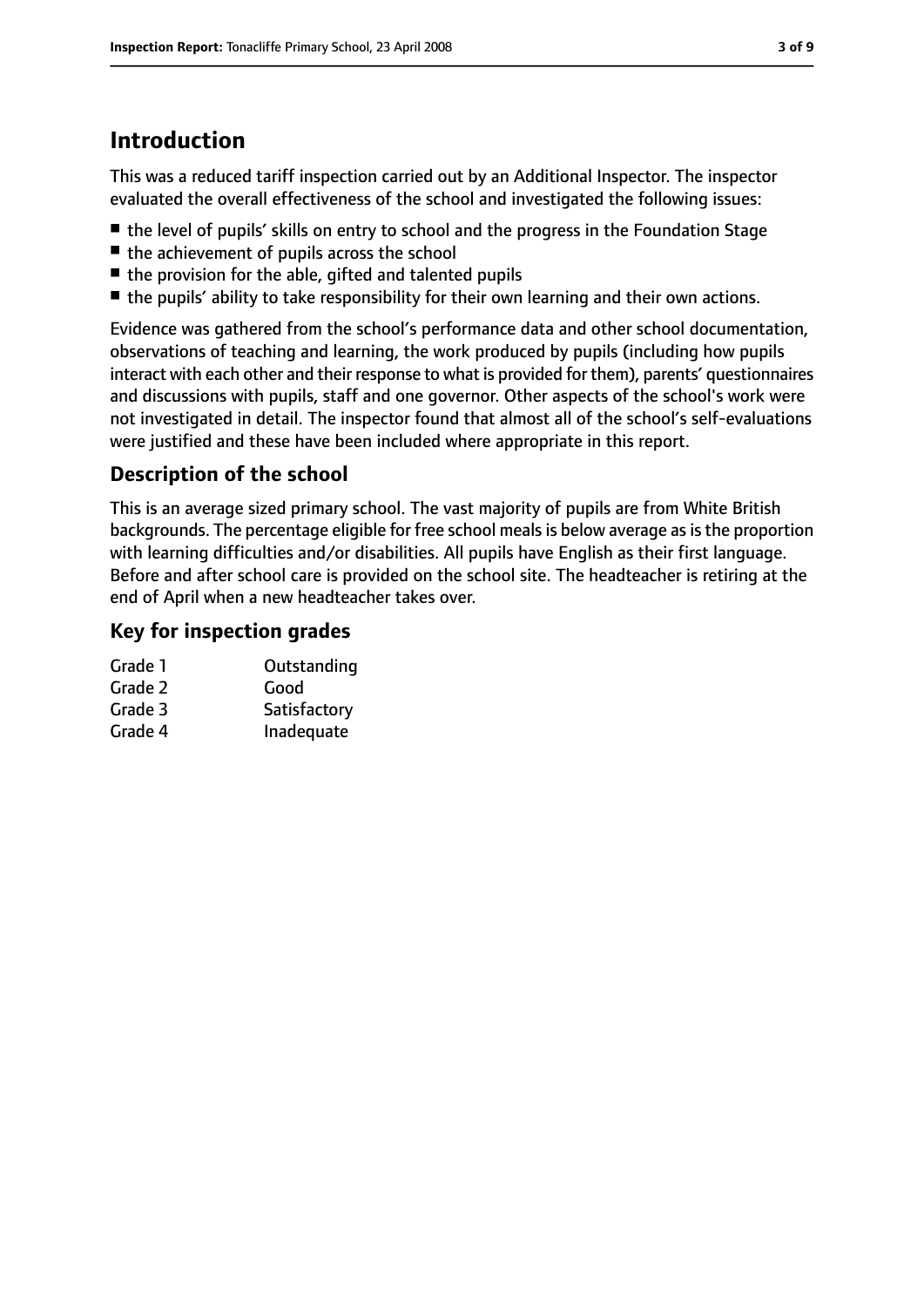## **Overall effectiveness of the school**

#### **Grade: 2**

This is a good school which enjoys a good reputation amongst parents and within the local community. Strong leadership by the headteacher, supported by an effective governing body, provides a safe and very caring place for pupils. Throughout the school, the individual matters: each pupil is treated with respect and dignity. Consequently, pupils say they feel secure which contributes to their good personal and academic development. Parents and carers overwhelmingly support the school. They recognise its good provision for personal development and the staff's vigilant care for pupils' safety and well-being. They also welcome the positive and welcoming atmosphere for learning. This is illustrated during lessons where pupils work diligently and demonstrate a determination to do as well as they can.

Children start school with skills and knowledge which are typical for their age. After making a good start in the Foundation Stage, the good progressissustained in Key Stage 1 and accelerates in Key Stage 2 so that overall achievement is good and standards are above average. Pupils leave Year 6 with standards that are above the national average. Given their starting points this represents good achievement. There is a particular strength in standards in mathematics which have been significantly above average in each of the last four years. In English, standards have risen sharply since the last inspection. In 2007, they were significantly above average for the second successive year. In the same year, the proportion of pupils gaining the higher than average Level 5 in English, mathematics and science was significantly above average. The school is rightly proud of its results but is not complacent. It identifies the need to raise the profile of English and in particular writing, across the school. Whilst pupils write well, this is mainly in English lessons and pupils are not consistently expected to write to the same standard in other subjects.

'Everyone is friends with each other', is a quote provided by one Year 4 pupil. It typifies the supportive, family atmosphere within school. Pupils love learning; this is a key factor in their good attendance and punctuality. Their spiritual, moral, social and cultural development is good which underpins the pupils' outstanding behaviour. As a result, everyone has an equal chance to learn well. Incidents of aggressive behaviour are rare, and pupils are adamant that if this occurs, teachers deal with it effectively. A good understanding of the choices required to live safe and healthy lives contributes to pupils' personal well-being. By taking on responsibilities, for example as school councillors and playground leaders, pupils become mature and responsible young citizens. The pupils' good academic standards and levels of personal development prepare them well for their next stage of education.

Teaching and learning are good and result in pupils learning effectively for most of the time. Occasionally, expectations are not high enough and pupils consolidate rather than extend their existing knowledge and understanding. The best teaching sets out clear and understandable aims for each lesson. This enables pupils to keep an eye on what they are learning. Marking is frequent in all classes. Its use in guiding pupils to improve their work is better in some classes than others. Where marking links to pupils' targets, for example, in English and mathematics, pupils make better progress because they have a goal to aim for. This motivates them to evaluate and monitor their own progress. The assessment and tracking of progress from year to year is detailed enough to identify pupils who have not learnt things well enough. This enables timely interventions for pupils so that they can do as well as they can. Good support is provided for pupils who find learning hard and this helps them to make good progress.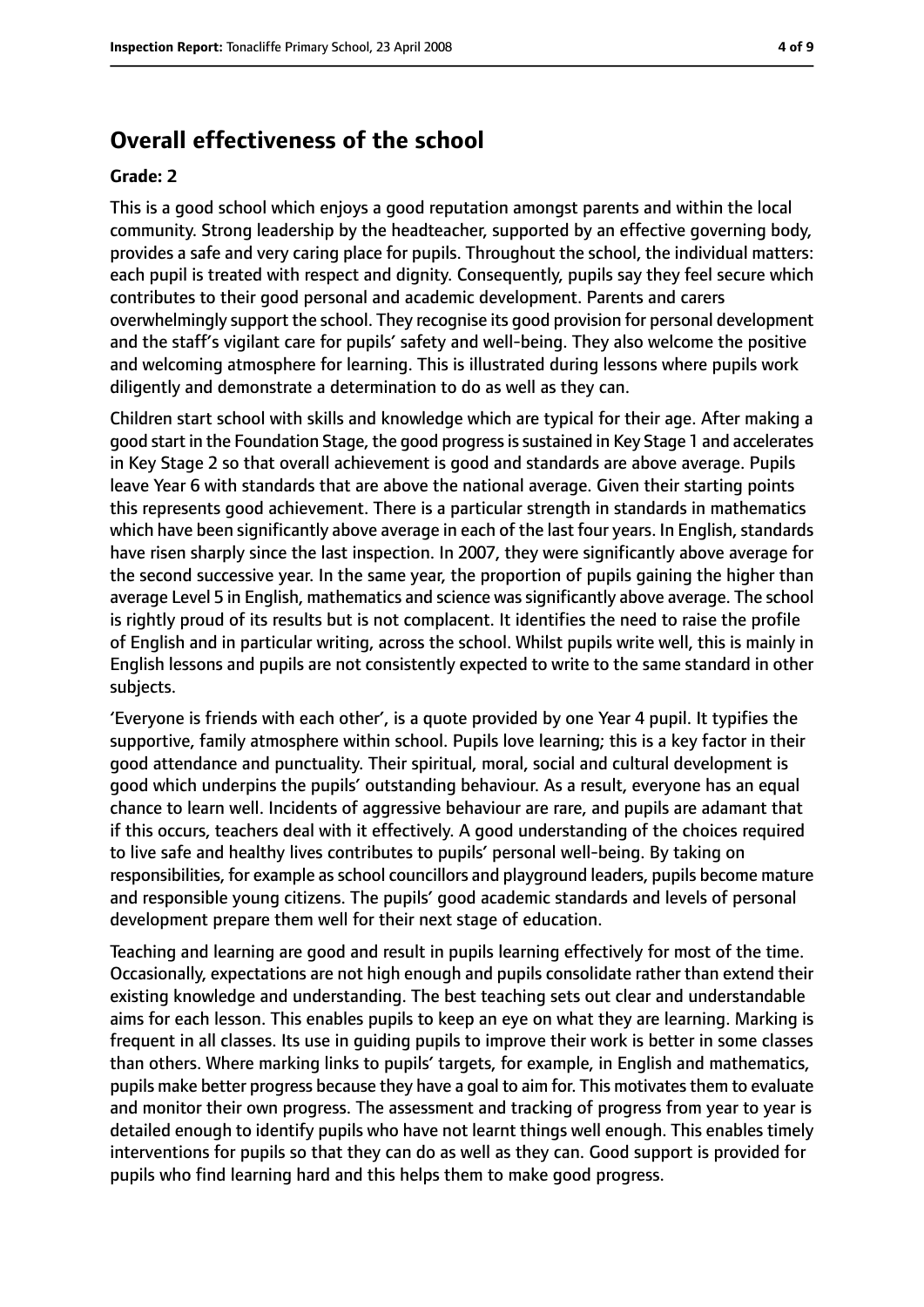The good curriculum captures the interests of most pupils and advances their learning. It provides well for the needs of able, gifted and talented pupils, although strategies for extending the learning of these pupils are not formalised. Whilst a good emphasis is given to developing the basic skills of English, mathematics, science and information and communication technology (ICT), English planning is not asinventive asit might be. Thisreducesthe quality of imaginative writing amongst pupils. Standard lessons are successfully enhanced by additional subjects such as French in Key Stage 2, and personal, social, health and citizenship education across the school. In addition, a wide range of extra-curricular activities enables pupils to explore a good variety of experiences and develop their talents in subjects such as sport, music and drama. The school's success in gaining the Activemark reflects strengths in physical education and provision is also good in music with many older pupils participating in the school choir.

Leadership and management, including governance, are good. The headteacher provides outstanding leadership. He has succeeded in creating a school which sets high academic standards and levels of personal development whilst meeting the requirements for safequarding pupils' health and safety. Management is equitably shared amongst senior staff. Together, staff hold an accurate view of the school's strengths and its main areas for its development. Strong management and governance have successfully eased the school through challenging times caused by budget difficulties and unavoidable staff changes. Since the last inspection, standards have risen and many aspects of the school building have been upgraded and improved. The school gets good value from its budget and given the current educational direction is capable of continuing to improve in future.

## **Effectiveness of the Foundation Stage**

#### **Grade: 2**

Provision in the Foundation Stage is good. When children start in the Nursery, their skills and knowledge are typical for their age. Good teaching and management successfully develop the children's learning. By the end of Reception, most reach the standards expected for their age with many doing well in early reading, writing and mathematics. Children are well looked after, within a safe and secure environment and develop good levels of personal, social and emotional development. Children become mature and independent because they are rightly expected to take responsibility for organising themselves from an early age. Parents' involvement in their children's education is valued and encouraged by the school. A skilled, dedicated teaching team is led by a talented and experienced Reception teacher.

## **What the school should do to improve further**

- Raise the standard of writing even further by increasing opportunities for pupils to apply their basic skills to a wider variety of subjects across the curriculum.
- Ensure that marking is linked to academic targets more consistently so that all pupils are involved in improving their own work.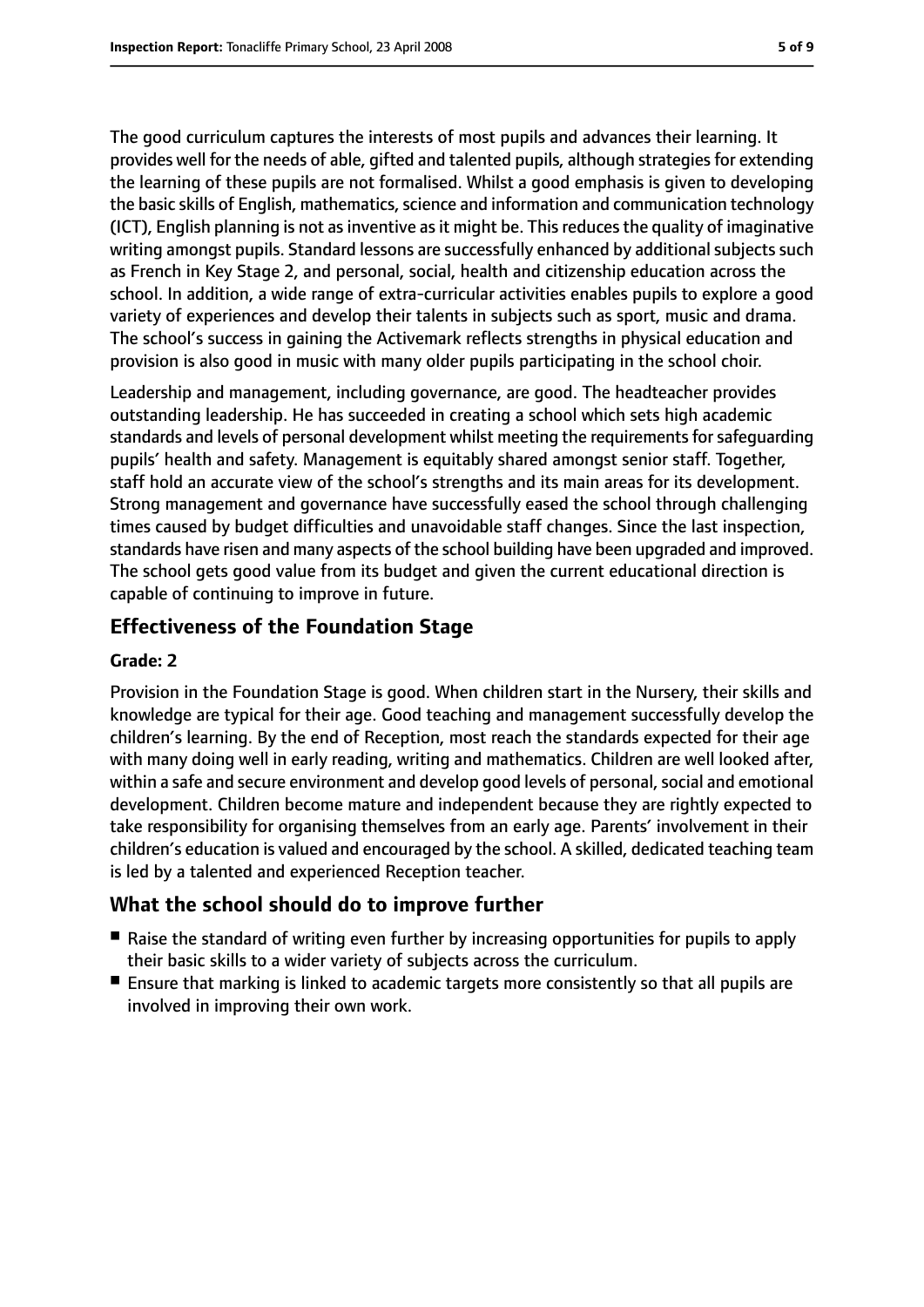**Any complaints about the inspection or the report should be made following the procedures set out in the guidance 'Complaints about school inspection', which is available from Ofsted's website: www.ofsted.gov.uk.**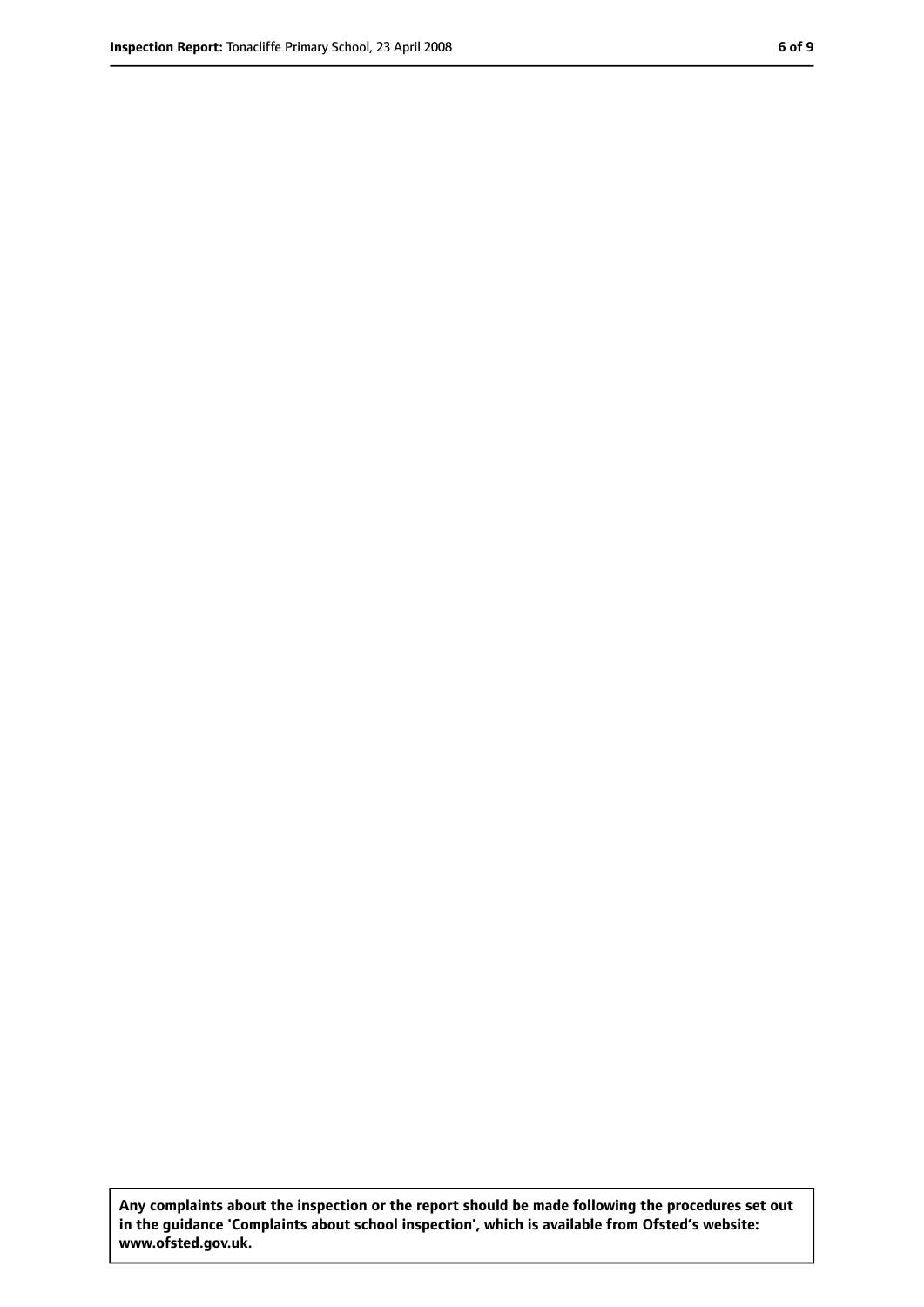#### **Annex A**

# **Inspection judgements**

| $^{\circ}$ Key to judgements: grade 1 is outstanding, grade 2 good, grade 3 satisfactory, and | <b>School</b>  |
|-----------------------------------------------------------------------------------------------|----------------|
| arade 4 inadequate                                                                            | <b>Overall</b> |

## **Overall effectiveness**

| How effective, efficient and inclusive is the provision of education, integrated<br>care and any extended services in meeting the needs of learners? |     |
|------------------------------------------------------------------------------------------------------------------------------------------------------|-----|
| Effective steps have been taken to promote improvement since the last<br>inspection                                                                  | Yes |
| How well does the school work in partnership with others to promote learners'<br>well-being?                                                         |     |
| The effectiveness of the Foundation Stage                                                                                                            |     |
| The capacity to make any necessary improvements                                                                                                      |     |

### **Achievement and standards**

| How well do learners achieve?                                                                               |  |
|-------------------------------------------------------------------------------------------------------------|--|
| The standards <sup>1</sup> reached by learners                                                              |  |
| How well learners make progress, taking account of any significant variations between<br>groups of learners |  |
| How well learners with learning difficulties and disabilities make progress                                 |  |

## **Personal development and well-being**

| How good is the overall personal development and well-being of the<br>learners?                                  |  |
|------------------------------------------------------------------------------------------------------------------|--|
| The extent of learners' spiritual, moral, social and cultural development                                        |  |
| The extent to which learners adopt healthy lifestyles                                                            |  |
| The extent to which learners adopt safe practices                                                                |  |
| How well learners enjoy their education                                                                          |  |
| The attendance of learners                                                                                       |  |
| The behaviour of learners                                                                                        |  |
| The extent to which learners make a positive contribution to the community                                       |  |
| How well learners develop workplace and other skills that will contribute to<br>their future economic well-being |  |

## **The quality of provision**

| How effective are teaching and learning in meeting the full range of the<br>learners' needs?          |  |
|-------------------------------------------------------------------------------------------------------|--|
| How well do the curriculum and other activities meet the range of needs<br>and interests of learners? |  |
| How well are learners cared for, quided and supported?                                                |  |

 $^1$  Grade 1 - Exceptionally and consistently high; Grade 2 - Generally above average with none significantly below average; Grade 3 - Broadly average to below average; Grade 4 - Exceptionally low.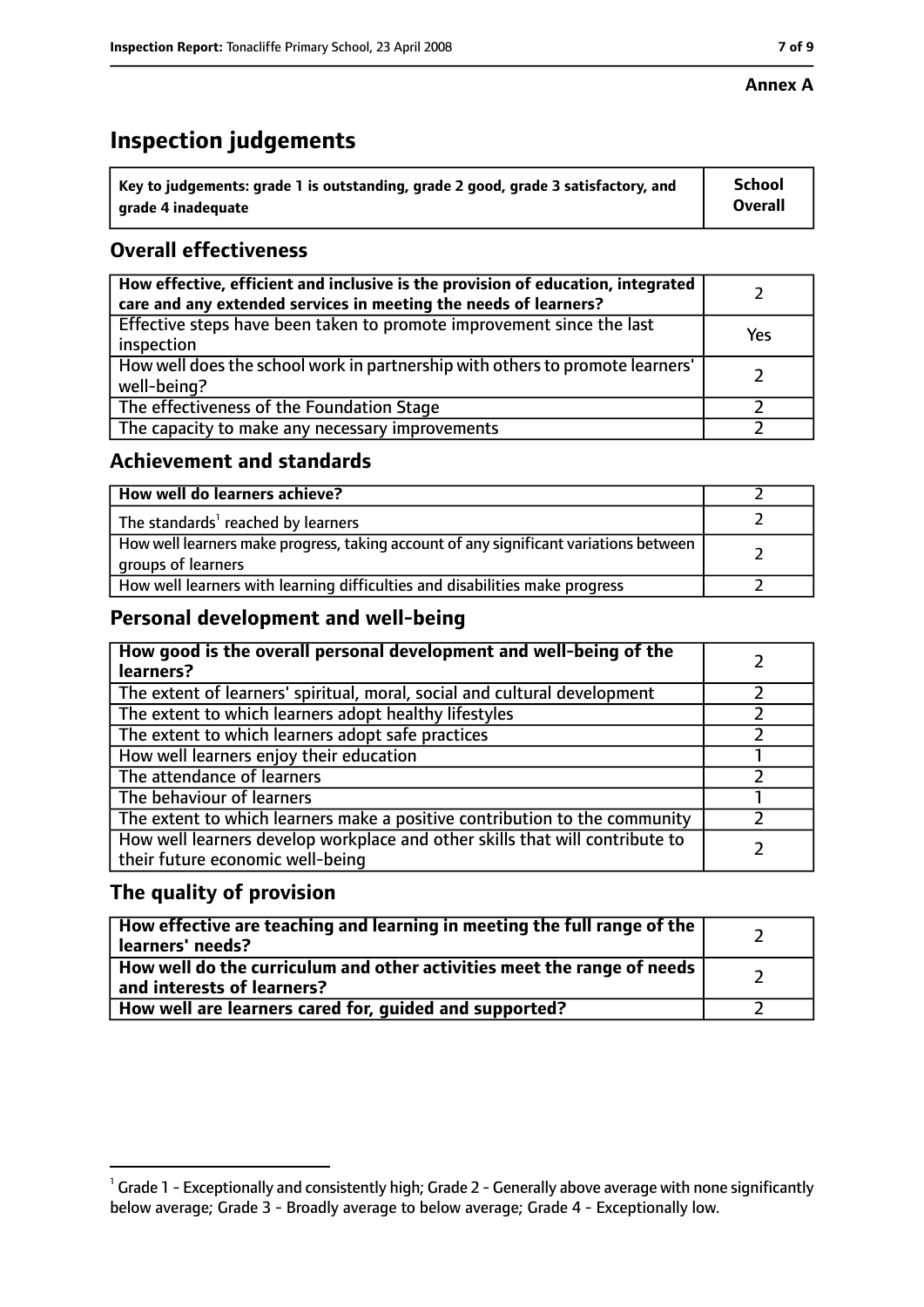# **Leadership and management**

| How effective are leadership and management in raising achievement<br>and supporting all learners?                                              |     |
|-------------------------------------------------------------------------------------------------------------------------------------------------|-----|
| How effectively leaders and managers at all levels set clear direction leading<br>to improvement and promote high quality of care and education |     |
| How effectively leaders and managers use challenging targets to raise standards                                                                 |     |
| The effectiveness of the school's self-evaluation                                                                                               |     |
| How well equality of opportunity is promoted and discrimination tackled so<br>that all learners achieve as well as they can                     |     |
| How effectively and efficiently resources, including staff, are deployed to<br>achieve value for money                                          |     |
| The extent to which governors and other supervisory boards discharge their<br>responsibilities                                                  |     |
| Do procedures for safequarding learners meet current government<br>requirements?                                                                | Yes |
| Does this school require special measures?                                                                                                      | No  |
| Does this school require a notice to improve?                                                                                                   | No  |